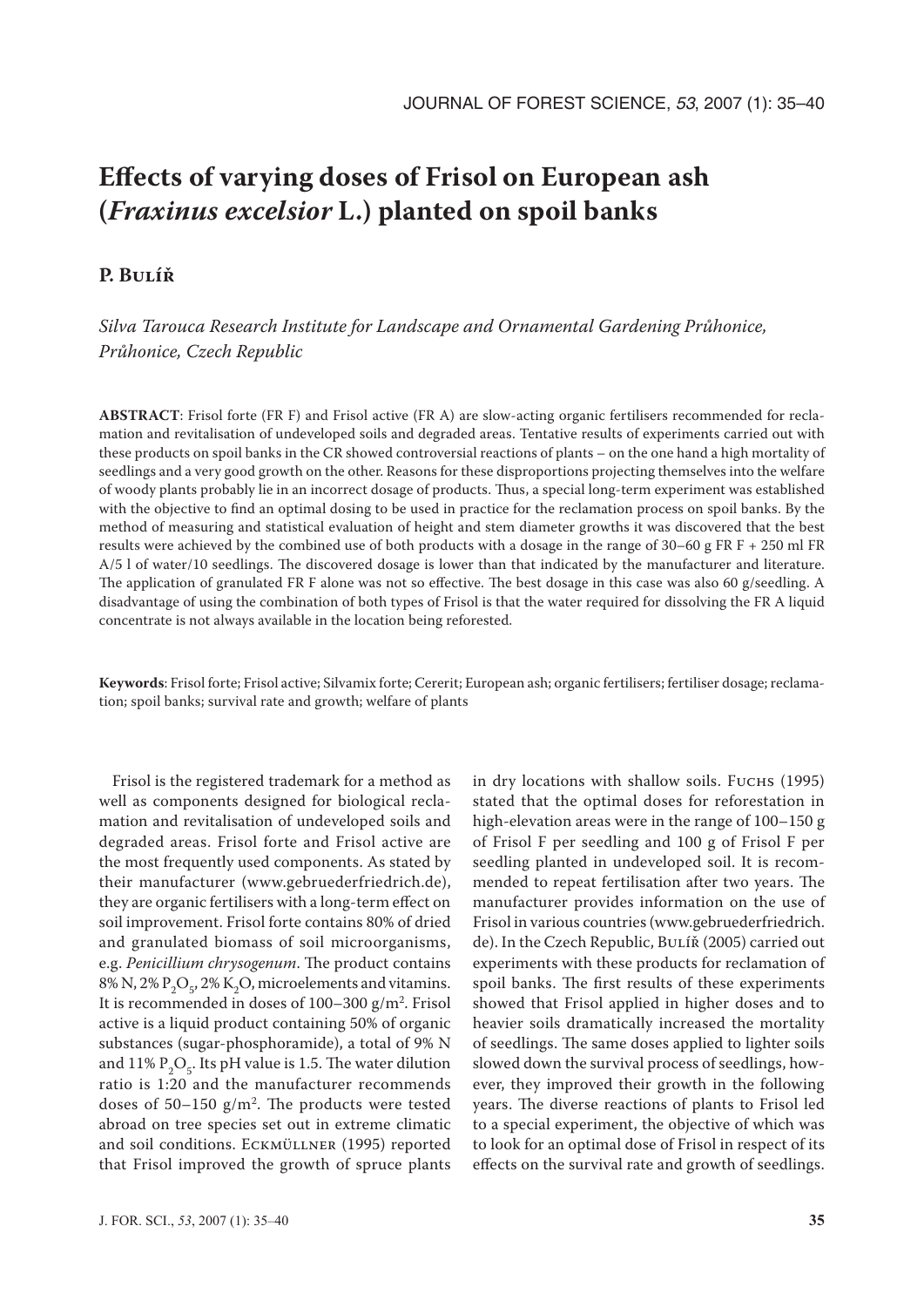Table 1. 1997–2005 average temperatures at Tušimice weather station

| Year                 |        | П      | III | IV   | V    | VI   | VII  | VIII | IX   | Χ    | ΧI  | XII    | Annual |
|----------------------|--------|--------|-----|------|------|------|------|------|------|------|-----|--------|--------|
| 1998                 | 0.6    | 4.4    | 4.5 | 10.2 | 14.8 | 18.0 | 17.8 | 17.8 | 13.3 | 9.2  | 1.2 | $-0.1$ | 9.3    |
| 1999                 | 1.2    | 0.2    | 5.3 | 9.3  | 14.3 | 15.9 | 19.7 | 17.5 | 17.2 | 9.1  | 2.4 | 1.4    | 9.5    |
| 2000                 | $-0.1$ | 3.7    | 4.9 | 11.2 | 15.6 | 18.4 | 16.3 | 19.0 | 13.8 | 10.6 | 5.0 | 1.4    | 10.0   |
| 2001                 | $-1.2$ | 1.0    | 3.9 | 7.7  | 15.2 | 15.5 | 19.4 | 19.2 | 11.7 | 11.8 | 3.3 | $-1.3$ | 8.8    |
| 2002                 | 0.5    | 4.4    | 4.8 | 8.3  | 15.5 | 18.1 | 19.1 | 20.0 | 13.2 | 8.0  | 4.5 | $-1.8$ | 9.6    |
| 2003                 | $-0.9$ | $-3.2$ | 5.3 | 8.3  | 15.3 | 20.6 | 19.2 | 21.0 | 14.3 | 5.5  | 5.0 | $-0.1$ | 9.2    |
| 2004                 | $-3.2$ | 2.5    | 3.7 | 9.5  | 11.7 | 16.0 | 17.7 | 18.8 | 13.5 | 8.9  | 4.1 | $-0.1$ | 8.8    |
| Long-term<br>average | $-1.6$ | $-0.5$ | 3.5 | 7.6  | 13.1 | 16.0 | 17.9 | 17.3 | 13.4 | 8.0  | 3.4 | 0.4    | 8.2    |

This paper provides information on the results of the experiment.

#### **MATERIAL AND METHODS**

The European ash (*Fraxinus excelsior* L.) was selected as a model tree species. The experiment tested Frisol forte (FR F) and Frisol active (FR A). In addition to these two types of product, the pellet fertiliser Silvamix forte (SF) and combined mineral fertiliser Cererit (CE) were used to compare the effects of Frisol.

The experiment was established on Prunéřov spoil bank near the town of Chomutov. European ash seedlings (2/0) were pricked out in rows 2 m  $\times$  1 m in autumn 1997. The location is situated in the moderately warm B3 climatic zone, with a long-term average annual air temperature of 8.2°C, and an average annual precipitation level of 422 mm. The basic monthly data on temperatures and precipitation levels measured at the nearest weather station during the experiment provided by the Czech Hydrometeorological Institute in Prague is shown in Tables 1 and 2. The substrate was formed of grey clay with a heavy mix of porcelainite and gravel. The soil profile showed a grey clayish soil with no distinct fraction of humus at 0–2 cm; at 2–15 cm, there was a ferruginous-grey clayish soil with a distinct fraction of porcelainite and gravel with various grading, along with the coal detritus. Below this level, there was a mixture of ferruginous-grey up to ferruginous-white firm-to-loose clay, grey clay shale, and a minor fraction of coal

Table 2. 1997–2005 average precipitation level at Tušimice weather station

| Year                 |      | П    | Ш    | IV   | V    | VI   | VII  | VIII  | IX   | Χ    | ΧI   | XІІ  | Annual |
|----------------------|------|------|------|------|------|------|------|-------|------|------|------|------|--------|
| 1998                 | 22.7 | 6.2  | 26.9 | 10.1 | 12.0 | 64.4 | 61.5 | 27.0  | 79.6 | 78.0 | 33.2 | 11.1 | 432.7  |
| 1999                 | 14.7 | 28.1 | 21.2 | 35.0 | 33.9 | 40.4 | 46.3 | 41.9  | 67.2 | 13.7 | 28.2 | 34.6 | 405.2  |
| 2000                 | 22.4 | 11.0 | 67.0 | 27.1 | 34.6 | 32.5 | 79.7 | 53.9  | 32.8 | 53.4 | 35.9 | 8.3  | 458.6  |
| 2001                 | 26.3 | 18.3 | 64.9 | 19.3 | 30.4 | 28.8 | 48.9 | 32.2  | 40.7 | 23.7 | 30.3 | 23.9 | 387.7  |
| 2002                 | 11.0 | 36.1 | 17.4 | 17.7 | 73.5 | 58.0 | 56.3 | 127.5 | 56.3 | 38.8 | 86.2 | 57.4 | 636.2  |
| 2003                 | 16.6 | 4.2  | 6.3  | 21.0 | 33.4 | 30.4 | 74.2 | 15.9  | 7.2  | 15.1 | 9.4  | 15.9 | 249.6  |
| 2004                 | 45.8 | 15.0 | 10.1 | 11.5 | 89.0 | 37.8 | 67.8 | 35.2  | 31.7 | 28.5 | 37.2 | 16.5 | 426.1  |
| Long-term<br>average | 23.1 | 22.1 | 22.5 | 26.5 | 44.9 | 56.5 | 46.5 | 62.9  | 38.5 | 27.2 | 30.0 | 25.3 | 422.1  |

Table 3. Physical properties of the substrate on Prunéřov spoil bank experiment location on May 28, 1998 (average of two probes)

| Profile<br>(cm) | <b>Bulk density</b><br>$(g/cm^3)$ | Particle density<br>$(g/cm^3)$ | <b>WPS</b><br>$(\% \text{ vol.})$ | Porosity<br>$(\% \text{ vol.})$ | AS<br>$(\% \text{ vol.})$ |
|-----------------|-----------------------------------|--------------------------------|-----------------------------------|---------------------------------|---------------------------|
| $0 - 5$         | 1.18                              | 2.41                           | 35.3                              | 34.0                            | 15.7                      |
| $5 - 10$        | 1.12                              | 2.44                           | 32.4                              | 53.8                            | 21.5                      |
| $10 - 20$       | 1.26                              | 2.41                           | 37.3                              | 47.4                            | 10.2                      |
| $20 - 40$       | 1.43                              | 2.41                           | 39.1                              | 40.7                            | 1.6                       |
| $40 - 60$       | 1.40                              | 2.40                           | 40.5                              | 41.8                            | 1.3                       |

WPS – water pore space, AS – air space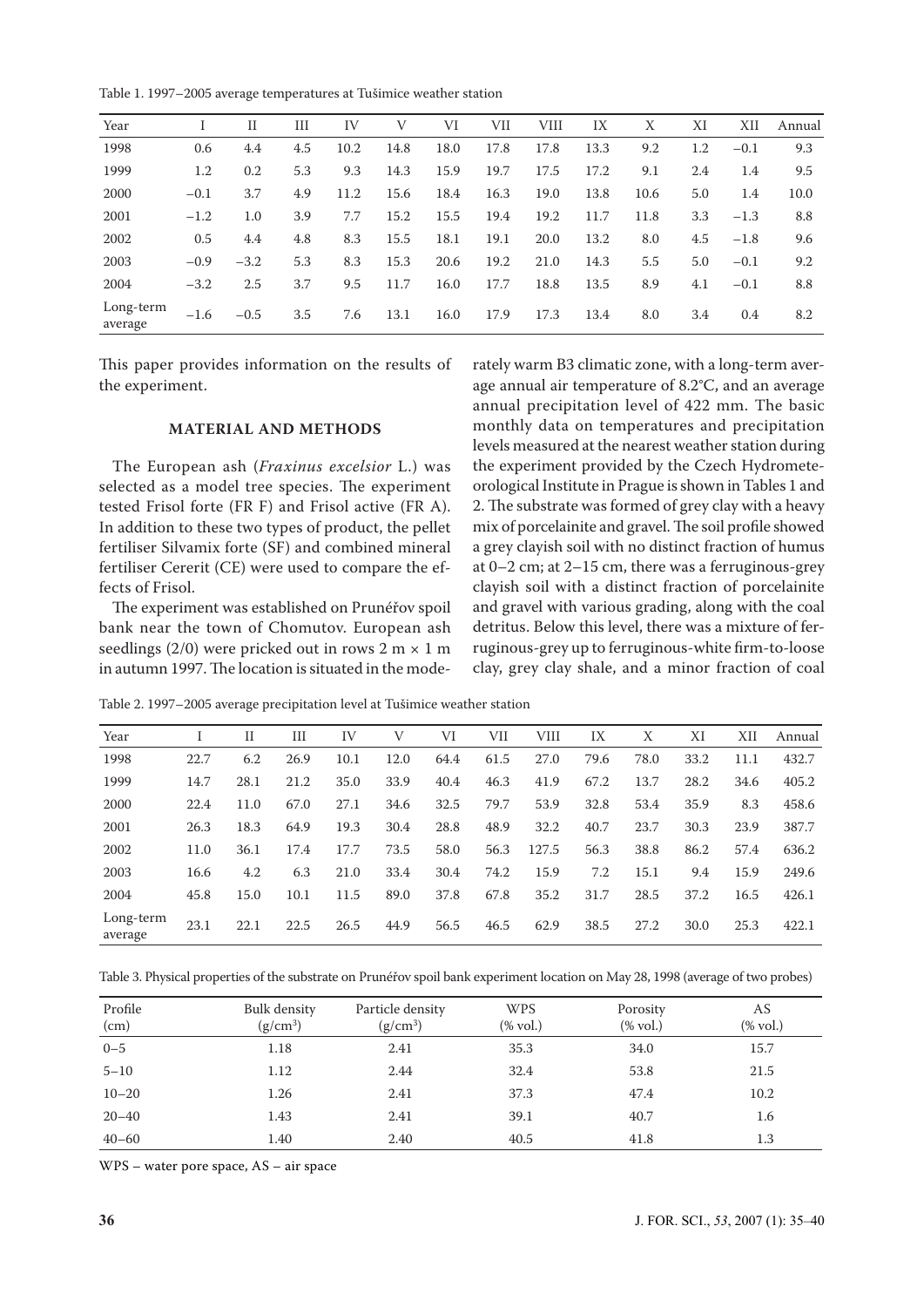| Profile<br>(cm) |     | EС      | Contents of nutrients (mg/100 g of substrate) |         |     |      |       |  |  |  |
|-----------------|-----|---------|-----------------------------------------------|---------|-----|------|-------|--|--|--|
|                 | pH  | (mS/cm) | $N-NH_{\scriptscriptstyle A}$                 | $N-NO2$ |     |      | Ca    |  |  |  |
| $0 - 20$        | 6.1 | 0.89    | 5.0                                           | 3.5     | 1.0 | 20.5 | 1,095 |  |  |  |
| $20 - 40$       | 6.1 | 0.92    | 3.3                                           | 1.0     | 1.0 | 17.5 | 915   |  |  |  |
| $40 - 60$       | 7.1 | 1.11    | 19.0                                          | 1.3     | 1.0 | 19.0 | 1,555 |  |  |  |

Table 4. Chemical analysis of the substrate on Prunéřov spoil bank experiment location on May 28, 1998 (average of two probes)

EC – electrical conductivity

Table 5. Fertiliser doses for European ash on Prunéřov spoil bank

| Dose                                                        |
|-------------------------------------------------------------|
| FR F 30 g/seedling                                          |
| FR F 60 g/seedling                                          |
| FR F 120 g/seedling                                         |
| FR F 30 g/seedling + FR A 250 ml/5 of water/10 seedlings    |
| FR F 60 g/seedling + FR A 250 ml/5 l of water/10 seedlings  |
| FR F 120 g/seedling + FR A 250 ml/5 l of water/10 seedlings |
| $40$ g/seedling = 8 pellets                                 |
| $15$ g/seedling                                             |
| control – without application                               |
|                                                             |

detritus. The substrate physical and chemical properties analysed according to Novák in Valla et al. (1980) and Soukup et al. (1987) at the beginning of the experiment are shown in Tables 3 and 4.

A randomised block design with four replications was used on the experimental plots. Ten seedlings were planted on each plot (experimental variant). All products were applied to plants in spring 1998, six months after planting. The doses of single products are shown in Table 5. Granulated products (FR F, CE) were evenly scattered around each planting hole and then slightly forced into the soil with a hoe. Two SF pellets were put into four notches made in a regular pattern around the holes by the planter. Frisol active (FR A) was water-diluted and then applied to seedlings after the application of FR F. Until 2003, weeds around the plants were mown and the plants were hoed twice a year, and in autumn the plants were treated with a repellent protecting them against animals. Moreover, the ash plants were fertilised. NPK fertiliser dose 3 g/plant was used during hoeing in 2001 and the same kind of fertiliser dose 15 g/plant was used in 2004.

The method of measuring the total annual height and stem diameter growth at the end of each vegetation period was used to evaluate the effects of the products on plants. A measuring stick was used to measure terminal shoots. The stem diameter was measured with a slide gauge 5 cm above the root collar. The acquired data was analysed by two-way analysis of variance (ANOVA). Statistically significant differences were evaluated by Multiple Range Tests using the significance level  $p < 0.05$ . Statgrafic plus, version 1, programme was used.

#### **RESULTS AND DISCUSSION**

#### **Survival rate of seedlings**

The products were applied in spring 1998, half a year after planting. No mortality of plants was identified in the course and at the end of the vegetation period. The first losses were discovered in 1999, when animals destroyed two plants. In the following years, the number of living ash-trees dropped slightly – due to animals, and because some plants were destroyed by motor mowers while mowing weeds. After seven years, the mortality of tree plants was about 9% – see Table 6. However, the tested products in the doses used did not contribute to the mortality of planted seedlings in any case. Mortality was neither caused by extraordinarily warm and dry April and May in 1998 (Tables 1 and 2), when the fertilisers were applied to young ash-trees or when they started taking effect on them. From this aspect, the tested doses can be considered suitable for and quite harmless to the healthy development of plants. Observations of mortality criteria confirmed earlier findings (BULÍŘ 2005) – the application of Frisol in lower doses or within a certain time after planting was more ben-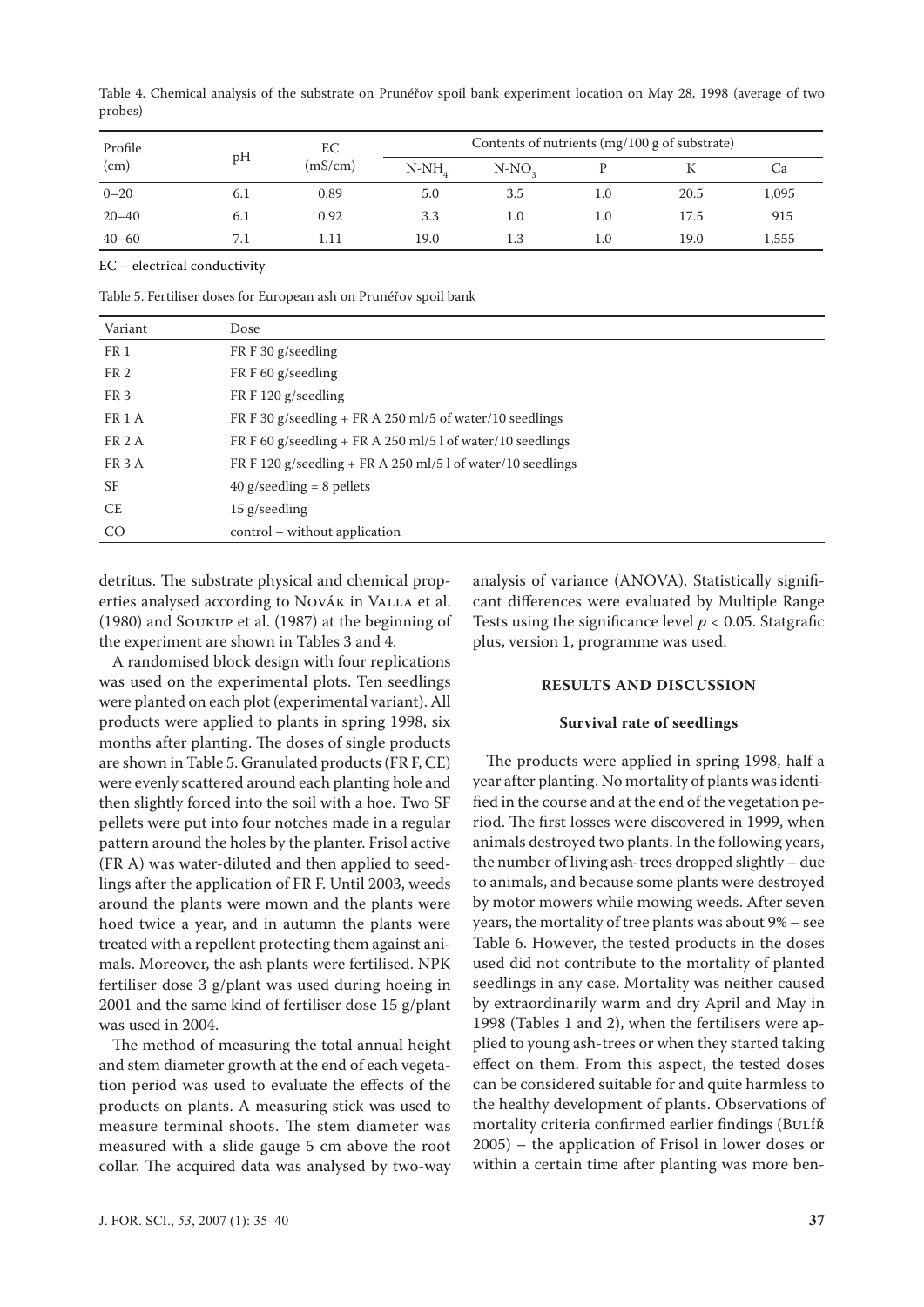Table 6. Prunéřov spoil bank – numbers of living ash-trees in selected variants

| Variant           |      | 1998<br>spring | 1998<br>autumn | 1999 | 2000 | 2001 | 2002 | 2003 | 2004 | $(\%)$ |
|-------------------|------|----------------|----------------|------|------|------|------|------|------|--------|
| FR <sub>1</sub>   |      | 40             | 40             | 40   | 40   | 38   | 38   | 37   | 37   | 92.5   |
| FR <sub>2</sub>   |      | 40             | 40             | 40   | 40   | 39   | 39   | 39   | 39   | 97.5   |
| FR <sub>3</sub>   |      | 40             | 40             | 40   | 40   | 37   | 37   | 36   | 36   | 90.0   |
| FR <sub>1</sub> A |      | 40             | 40             | 40   | 40   | 35   | 35   | 35   | 35   | 87.5   |
| FR <sub>2</sub> A |      | 40             | 40             | 40   | 40   | 38   | 38   | 38   | 38   | 95.0   |
| FR <sub>3</sub> A |      | 40             | 40             | 39   | 39   | 36   | 36   | 36   | 36   | 90.0   |
| <b>SF</b>         |      | 40             | 40             | 39   | 39   | 36   | 36   | 36   | 36   | 90.0   |
| CE                |      | 40             | 40             | 40   | 40   | 38   | 38   | 38   | 38   | 95.0   |
| CO                |      | 40             | 40             | 40   | 40   | 36   | 36   | 34   | 34   | 85.0   |
| Total             | abs. | 360            | 360            | 358  | 358  | 333  | 333  | 329  | 329  | 91.4   |
|                   | %    | 100.0          | 100.0          | 99.4 | 99.4 | 92.5 | 92.5 | 91.4 | 91.4 |        |

eficial for plants because it caused neither waning of young seedlings nor prolonged planting shock.

#### **Growth parameters**

The basic growth parameters of ash-trees indicating the effects of various doses of Frisol in 1998–2004 are shown in Tables 7 to 9. The effects of the various doses and the combination of two types of Frisol on height growths manifested themselves with a higher statistical significance in the second year after the application. The longest average terminal shoots were measured for the combination of both granulated (FR F) and liquid (FR A) Frisol. This trend was even apparent in the third year, although the length of growths declined. Then, the dose of FR  $F$  30  $g$  + FR A 250 ml/5 l of water/10 seedlings showed itself the best of three such combinations. The growth effect of different doses of granulated FR F was lower and statistically significant only for the dose of 60 g/seedling. The pellet SF fertiliser increased the statistical significance of the better growth in the second year only, however, the growths were lower in comparison

with the FR combinations. In the following years, the statistical significance of ash-trees treated with SF never surpassed the annual growth of terminal shoots of the control plants. The same also applied to ash-trees on the CE-treated plots, whose growth statistical significance never surpassed the growth of ash-trees on the control plots. The growth of terminal shoots in 2000 was low in all the variants (Table 7). It was probably caused by higher temperatures between April and June (during intensive growth) and by low precipitation – see Tables 1 and 2. Substantially better growth was measured in 2001 although the precipitation levels were low. The effect of the spring fertilisation with mineral NPK was evident on plants in all the variants. The ash-trees treated with the combination of FR F and FR A had the longest growths, becoming statistically significant for the dose of 60 g of FR F and 250 ml of FR A. This also occurred in 2004 after another additional fertilisation (Table 7).

The criterion of the overall growth of plants (Table 8) documents the fact that the combinations of both types of FR are the most effective. Before the ad-

|                   | $\frac{1}{2}$ |                   |                   |                  |                   |                  |                  |
|-------------------|---------------|-------------------|-------------------|------------------|-------------------|------------------|------------------|
| Variant           | 1998          | 1999              | 2000              | 2001             | 2002              | 2003             | 2004             |
| FR 1              | 5.3a          | 4.4 de            | 1.9 <sub>cd</sub> | $6.1$ ab         | 2.0c              | $5.6$ ab         | 13.4 a           |
| FR <sub>2</sub>   | 5.6 a         | 6.6 <sub>bc</sub> | 2.8 <sub>bc</sub> | 7.2ab            | $3.3$ abc         | $5.3$ ab         | 9.1 ab           |
| FR <sub>3</sub>   | 5.9a          | $4.8$ cde         | $2.5$ bcd         | $6.5$ ab         | $3.3$ abc         | $4.1$ ab         | 6.6 b            |
| FR <sub>1</sub> A | 4.5a          | 9.1 a             | 4.1 a             | 7.2ab            | 5.3 a             | $6.0$ ab         | 11.2 ab          |
| FR <sub>2</sub> A | 6.1a          | 7.8 ab            | 2.7 <sub>bc</sub> | 8.9 a            | 4.4ab             | 6.9a             | 11.2 ab          |
| FR <sub>3</sub> A | 5.6 a         | 8.0 ab            | $3.5$ ab          | 8.0 ab           | $3.8$ abc         | 3.4 <sub>b</sub> | 8.6 ab           |
| SF                | 5.6 a         | $5.0$ cd          | $2.5$ bcd         | 6.4ab            | 2.3 <sub>bc</sub> | 3.4 <sub>b</sub> | 9.9 ab           |
| CE                | 5.2a          | $4.5$ cde         | 1.9 <sub>cd</sub> | $6.1$ ab         | $4.0$ abc         | $4.5$ ab         | 9.0 ab           |
| CO                | 4.8 a         | 2.8 <sub>e</sub>  | 1.4d              | 5.0 <sub>b</sub> | 1.8c              | 3.7ab            | 6.5 <sub>b</sub> |

Table 7. Terminal shoot height growths (cm) on ash-trees in 1998–2004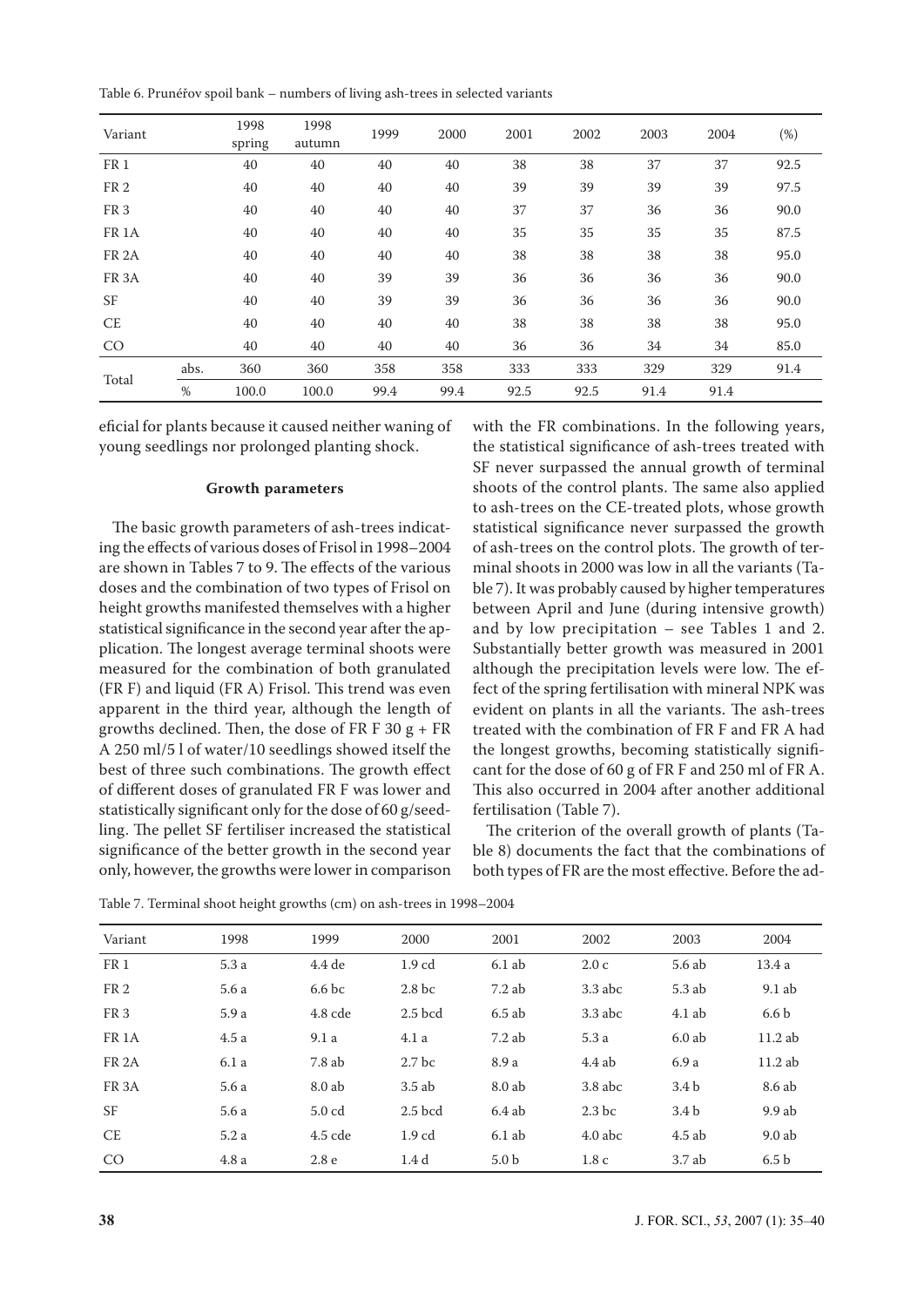Table 8. Overall height (cm) of European ash-trees in 1998–2004

| Variant           | 1998<br>spring | 1998<br>autumn | 1999              | 2000    | 2001    | 2002       | 2003      | 2004     |
|-------------------|----------------|----------------|-------------------|---------|---------|------------|-----------|----------|
| FR <sub>1</sub>   | 40.0a          | 45.3a          | 49.7 ab           | 51.6 ab | 57.7 ab | 59.7 bc    | 65.3 ab   | 78.7 ab  |
| FR <sub>2</sub>   | 39.7 a         | 45.2a          | 51.7 a            | 54.5 a  | 61.7 a  | $65.0$ ab  | 70.3 a    | 79.3 ab  |
| FR <sub>3</sub>   | 38.1 a         | 44.1 a         | 48.8 ab           | 51.3 ab | 57.8 ab | $61.1$ abc | $65.2$ ab | 71.8 bc  |
| FR <sub>1</sub> A | 37.9 a         | 42.4a          | 51.4 ab           | 55.6 a  | 62.8a   | 68.0 a     | 74.0 a    | 85.3 a   |
| FR <sub>2</sub> A | 37.5a          | 43.7 a         | 51.5 a            | 54.2 a  | 63.1 a  | 67.4a      | 74.3 a    | 85.5 a   |
| FR <sub>3</sub> A | 37.3 a         | 43.0a          | 51.0ab            | 54.5 a  | 62.5a   | 66.3 ab    | 69.6 a    | 78.3 ab  |
| <b>SF</b>         | 40.2a          | 45.8a          | 50.8 ab           | 53.2 ab | 59.5 ab | $61.8$ abc | $65.2$ ab | 75.1 abc |
| <b>CE</b>         | 39.3 a         | 44.4 a         | 49.0ab            | 50.9 ab | 57.1 ab | $61.1$ abc | 65.6 ab   | 74.6 abc |
| <sub>CO</sub>     | 39.4 a         | 44.1 a         | 47.0 <sub>b</sub> | 48.3 b  | 53.4 b  | 55.2c      | 58.9 b    | 65.3 c   |

ditional fertilisation was applied in 2000, the highest plants were on plots dosed with 30 g FR F + 250 ml FR A. The remaining variants with FR combinations also had a statistically significant height in comparison with the control plants. The joint FR combinations held the first position in terms of height till the very end of the experiment, whereas there was no practical growth difference between the dose of 30 g FR F + 250 ml FR A and that of 60 g FR F + 250 ml FR A. Of all the tested doses, the mentioned ones proved to be the best. Ash-trees with this treatment surpassed the height of control plants by 20 cm in seven years (31%). When granulated FR F was applied alone, the dose of 60 g per plant showed itself the most statistically effective during the whole experiment. No higher or lower doses were demonstrative. The experiment proved that even lower doses than those recommended for extreme conditions, e.g. Fuchs (1995) and the manufacturer (www. gebruederfriedrich.de), are good for the growth of plants in anthropogenic soils.

A statistically significant improvement of diameter growth as well as of height growth occurred in the

second year after the application of products (Table 9). The best results were achieved with combinations of both types of FR. The best stem diameter growth of plants on these plots was maintained till the end of the experiment. The measurement differences between single doses were only negligible. It means that even lower doses of 30 g or 60 g FR  $F + 250$  ml FR A are sufficient for stems to keep growing well and thicker. The dose of 120 g FR  $F + 250$  ml FR A shows itself to be a luxury. The stem growing of plants treated with the pure granulate (FR F) was slightly slower in comparison with the combinations. The statistical significance of the better stem growing is apparent only with the dose of 60 g FR F. Roughly the same effect was identified on the plots treated with SF. The fertilisation with CE had no impact on the stem growth. The effect after the additional fertilisation with NPK in 2001 and 2004 was not so spontaneous as it was in the case of height growths.

#### **CONCLUSION**

The long-term experiment established on Prunéřov spoil bank with the objective of determining the

| Variant           | 1998<br>spring   | 1998<br>autumn    | 1999             | 2000       | 2001             | 2002       | 2003       | 2004       |
|-------------------|------------------|-------------------|------------------|------------|------------------|------------|------------|------------|
| FR <sub>1</sub>   | 6.2 <sub>b</sub> | $6.7$ abc         | 7.9 <sub>b</sub> | 9.5 bcd    | 9.7 bcd          | 11.6 bc    | 12.9 bcd   | 16.8a      |
| FR <sub>2</sub>   | 6.8a             | 7.0 a             | 8.9 a            | $10.3$ ab  | $10.7$ ab        | 12.7ab     | 14.4 a     | 16.7 ab    |
| FR <sub>3</sub>   | 6.2 <sub>b</sub> | $6.5$ abc         | 8.9 a            | $10.3$ ab  | $10.5$ abc       | $11.9$ abc | $13.0$ bcd | $15.0$ bcd |
| FR <sub>1</sub> A | 5.9 <sub>b</sub> | 6.4 <sub>bc</sub> | 9.0a             | 10.7a      | 11.1 a           | 13.0a      | 14.0 ab    | $15.9$ abc |
| FR <sub>2</sub> A | $6.4$ ab         | $6.9$ ab          | 8.9 a            | 10.6a      | 10.9a            | 12.6ab     | 14.5 a     | 16.7 ab    |
| FR <sub>3</sub> A | 5.9 <sub>b</sub> | $6.7$ abc         | 9.2a             | 10.7a      | 10.9a            | 13.0a      | 14.0 ab    | $16.1$ ab  |
| <b>SF</b>         | 6.1 <sub>b</sub> | $6.7$ abc         | 8.4 ab           | $10.1$ abc | $10.5$ ab        | 12.6ab     | $13.5$ abc | $16.1$ ab  |
| <b>CE</b>         | 6.0 <sub>b</sub> | 6.3c              | 8.0 <sub>b</sub> | 9.3 cd     | 9.6 cd           | 10.9c      | $12.1$ cd  | 14.4 cd    |
| <sub>CO</sub>     | 6.2 <sub>b</sub> | $6.7$ abc         | 8.0 <sub>b</sub> | 9.0 d      | 9.1 <sub>d</sub> | 10.7c      | 11.7d      | 13.5d      |

Table 9. Overall stem diameter (mm) of European ash-trees in 1998–2004